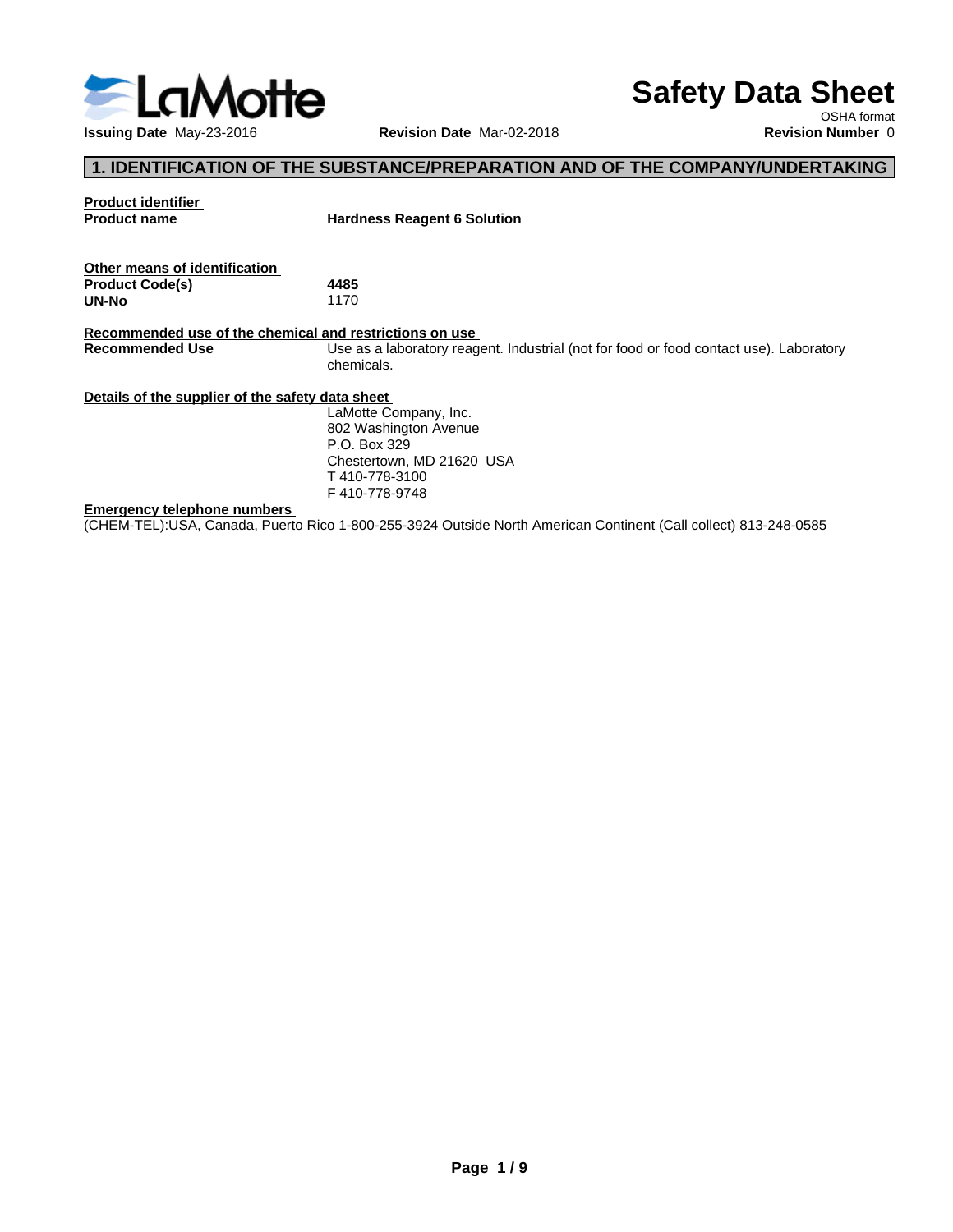# **2. HAZARDS IDENTIFICATION**

| Acute toxicity - Oral                              | Category 4            |
|----------------------------------------------------|-----------------------|
| Serious eye damage/eye irritation                  | Category 2A           |
| Germ cell mutagenicity                             | Category 1B           |
| Carcinogenicity                                    | Category 1A           |
| Reproductive toxicity                              | Category 1A           |
| Specific target organ toxicity (single exposure)   | Category 2            |
| Specific target organ toxicity (repeated exposure) | Category <sup>-</sup> |
| Physical hazards Flammable Liquids.                | Category 2            |

# **EMERGENCY OVERVIEW**

# **DANGER**

### **Hazard statements**

Harmful if swallowed. Causes serious eye irritation. May cause genetic defects. May cause cancer. May damage fertility or the unborn child. May cause damage to organs. Causes damage to organs through prolonged or repeated exposure. .<br>Highly flammable liquid and vapor.



# **Precautionary Statements - Prevention**

Obtain special instructions before use. Do not handle until all safety precautions have been read and understood. Wash face, hands and any exposed skin thoroughly after handling. Do not eat, drink or smoke when using this product. Wear eye/face protection. Do not breathe dust /fume /gas /mist /vapors /spray. Keep away from heat/sparks/open flames/hot surfaces. No smoking. Keep container tightly closed. Use explosion-proof electrical/ventilating/lighting equipment. Use only non-sparking tools. Take precautionary measures against static discharge.

**Response:** IF exposed orconcerned: Get medical advice/attention. IF IN EYES: Rinse cautiously with water for several minutes. Remove contact lenses, if present and easy to do. Continue rinsing. If eye irritation persists: Get medical advice/attention. IF ON SKIN (or hair): Remove immediately all contaminated clothing. Rinse skin with water. IF INHALED: Remove victim to fresh air and keep at rest in a position comfortable for breathing. IF SWALLOWED: Call a POISON CENTER or doctor/physician if you feel unwell. Rinse mouth.

In case of fire: Use CO2, dry chemical, or foam for extinction

# **Storage:**

Store locked up. Store in a well-ventilated place. Keep cool.

# **Disposal:**

Dispose of contents/container to an approved waste disposal plant.

# **Other Hazards**

Toxic to aquatic life with long lasting effects.

# **3. COMPOSITION/INFORMATION ON INGREDIENTS\***

# **Chemical Family** Ethanol solution.

|                      | ------------------    |                                    |
|----------------------|-----------------------|------------------------------------|
| <b>Chemical name</b> | <b>CAS No</b>         | <br>$\mathbf{a}$<br>Weiaht-%<br>7ο |
| ;almaɑite            | $\sqrt{2}$<br>3147.   | . v.,                              |
| Methyl alcohol       | 7-56-<br>$\sim$<br>о. |                                    |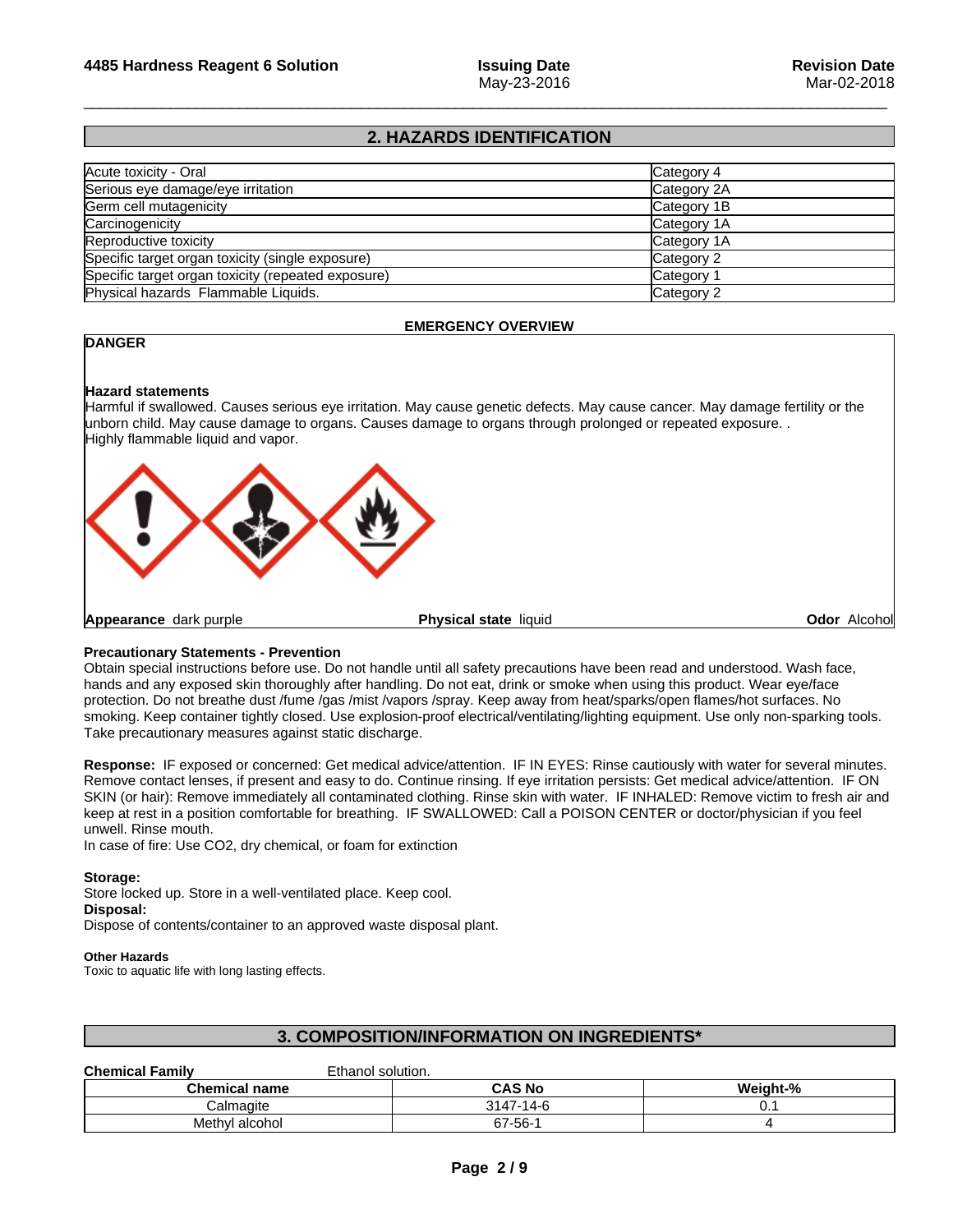Ethyl alcohol **Ethyl alcohol 64-17-5** 80

# **4. FIRST AID MEASURES First Aid Measures General advice Do not get in eyes, on skin, or on clothing. Eye contact IF IN EYES: Rinse cautiously with water for several minutes. Remove contact lenses, if** present and easy to do. Continue rinsing. Seek immediate medical attention/advice. **Skin contact** Wash off immediately with soap and plenty of water for at least 15 minutes. Take off contaminated clothing and wash before reuse. Call a physician immediately. **Inhalation** Remove victim to fresh air and keep at rest in a position comfortable for breathing. Give artificial respiration if victim is not breathing. Call a physician immediately. **Ingestion Rinse mouth. Drink large quantity of water. Call a physician immediately. Self-protection of the first aider** Use personal protection recommended in Section 8. Ensure that medical personnel are aware of the material(s) involved, take precautions to protect themselves and prevent spread of contamination. **Notes to Physician** Treat symptomatically.

# **5. FIREFIGHTING MEASURES**

#### **Suitable extinguishing media**

Use extinguishing measures that are appropriate to local circumstances and the surrounding environment.

#### **Specific hazards arising from the chemical**

Vapors may travel to source of ignition and flash back.

#### **Protective equipment and precautions for firefighters**

As in any fire, wear self-contained breathing apparatus pressure-demand, MSHA/NIOSH (approved or equivalent) and full protective gear.

# **6. ACCIDENTAL RELEASE MEASURES**

#### **Personal precautions, protective equipment and emergency procedures**

|                                                      | <b>7. HANDLING AND STORAGE</b>                                                                          |  |  |
|------------------------------------------------------|---------------------------------------------------------------------------------------------------------|--|--|
| Methods for cleaning up                              | Soak up with inert absorbent material. After cleaning, flush away traces with water.                    |  |  |
| <b>Methods for containment</b>                       | Absorb spill with inert material (e.g. dry sand or earth), then place in a chemical waste<br>container. |  |  |
| Methods and material for containment and cleaning up |                                                                                                         |  |  |
| <b>Environmental precautions</b>                     | See Section 12 for additional Ecological Information.                                                   |  |  |
| <b>Personal precautions</b>                          | See section 8.                                                                                          |  |  |
|                                                      |                                                                                                         |  |  |

#### **Precautions for safe handling**

Handling **Handle in accordance with good industrial hygiene and safety practice. Do not taste or** swallow. Avoid contact with skin, eyes or clothing. Do not eat, drink or smoke when using this product.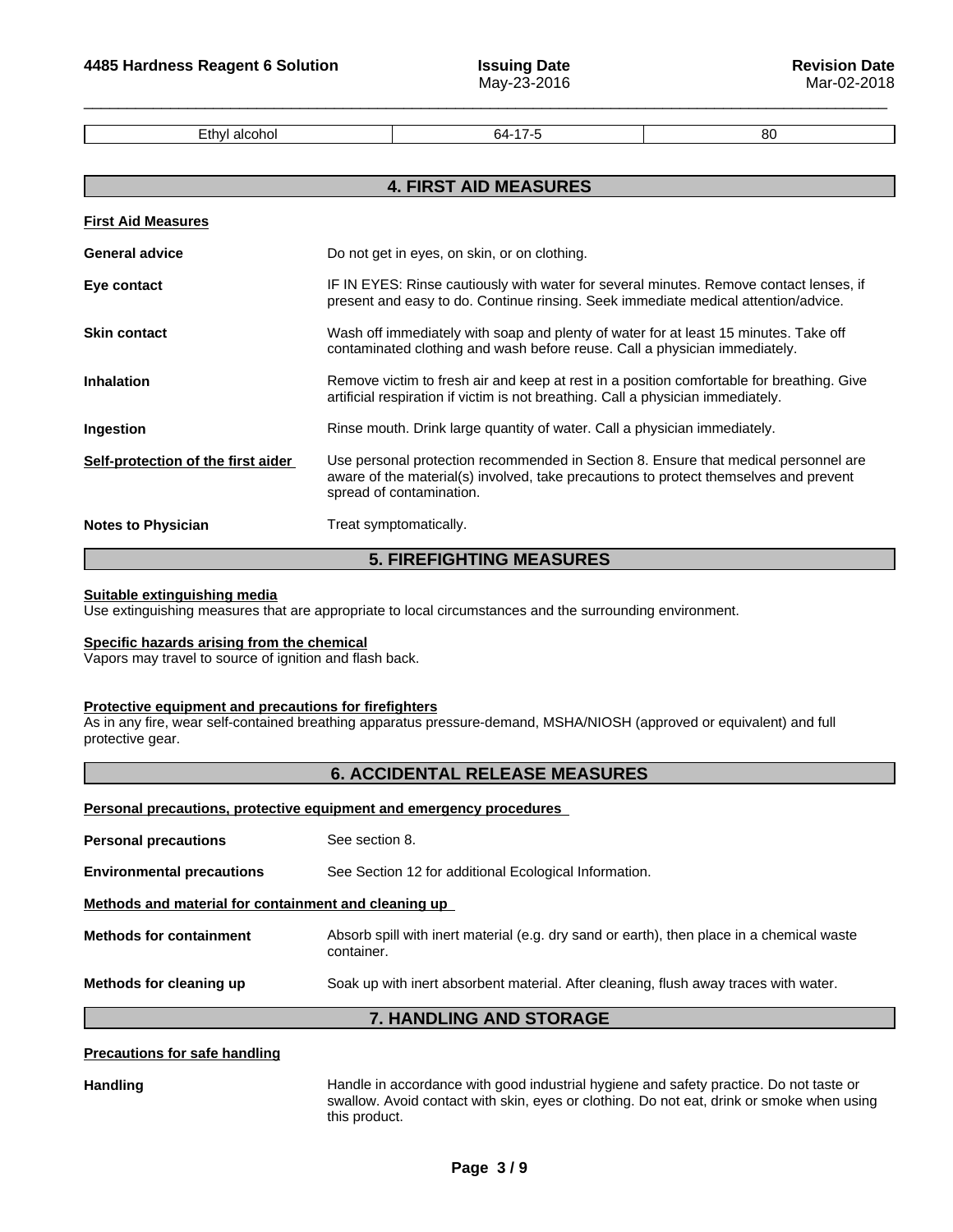# **Conditions for safe storage, including any incompatibilities**

Storage: **Storage:** Keep containers tightly closed in a dry, cool and well-ventilated place. Keep away from heat and sources of ignition. Keep out of the reach of children.

**Incompatible Products** Strong inorganic acids and oxidizing agents.

# **8. EXPOSURE CONTROLS/PERSONAL PROTECTION**

# **Control parameters**

| <b>Chemical name</b> | <b>ACGIH TLV</b> | <b>OSHA PEL</b>                       | <b>NIOSH IDLH</b>           |
|----------------------|------------------|---------------------------------------|-----------------------------|
| Calmagite            |                  |                                       | Not Established             |
| 3147-14-6            |                  |                                       |                             |
| Methyl alcohol       | STEL: 250 ppm    | TWA: 200 ppm                          | IDLH: 6000 ppm              |
| 67-56-1              | TWA: 200 ppm     | TWA: $260 \text{ mg/m}^3$             | TWA: 200 ppm                |
|                      | $S^*$            | (vacated) TWA: 200 ppm                | TWA: $260 \text{ mg/m}^3$   |
|                      |                  | (vacated) TWA: 260 mg/m <sup>3</sup>  | STEL: 250 ppm               |
|                      |                  | (vacated) STEL: 250 ppm               | STEL: $325 \text{ mg/m}^3$  |
|                      |                  | (vacated) STEL: $325 \text{ mg/m}^3$  |                             |
|                      |                  | (vacated) S*                          |                             |
| Ethyl alcohol        | STEL: 1000 ppm   | TWA: 1000 ppm                         | IDLH: 3300 ppm              |
| 64-17-5              |                  | TWA: 1900 mg/m <sup>3</sup>           | TWA: 1000 ppm               |
|                      |                  | (vacated) TWA: 1000 ppm               | TWA: 1900 mg/m <sup>3</sup> |
|                      |                  | (vacated) TWA: 1900 mg/m <sup>3</sup> |                             |

# **Appropriate engineering controls**

| <b>Engineering Measures</b> | Showers              |  |
|-----------------------------|----------------------|--|
|                             | Eyewash stations     |  |
|                             | Ventilation systems. |  |

#### **Individual protection measures, such as personal protective equipment**

| <b>Eye/Face Protection</b>    | Wear safety glasses with side shields (or goggles).                                                                                                                                                   |  |  |
|-------------------------------|-------------------------------------------------------------------------------------------------------------------------------------------------------------------------------------------------------|--|--|
| Skin and body protection      | Gloves & Lab Coat. Protective gloves. Nitrile rubber. Impervious clothing.                                                                                                                            |  |  |
| <b>Respiratory protection</b> | Use only with adequate ventilation.                                                                                                                                                                   |  |  |
| <b>Hygiene Measures</b>       | Handle in accordance with good industrial hygiene and safety practice. Do not eat, drink or<br>smoke when using this product. Wash hands before breaks and immediately after handling<br>the product. |  |  |

# **9. PHYSICAL AND CHEMICAL PROPERTIES**

### **Information on basic physical and chemical properties**

| <b>Physical state</b><br>Appearance | liquid<br>dark purple                              | Odor                                      | Alcohol |
|-------------------------------------|----------------------------------------------------|-------------------------------------------|---------|
| <b>Property</b>                     | <b>Values</b>                                      | Remarks • Method                          |         |
| рH                                  |                                                    | Not Applicable                            |         |
| Melting point / freezing point      | No information available                           |                                           |         |
| Boiling point / boiling range       | 78.5 °C / 173.3 °F                                 | for SDA (3A) Ethyl Alcohol                |         |
| <b>Flash point</b>                  | Not Applicable 16 $^{\circ}$ C / 60.8 $^{\circ}$ F | for SDA (3A) Ethyl Alcohol                |         |
| <b>Evaporation rate</b>             |                                                    |                                           |         |
| Flammability (solid, gas)           | No information available                           |                                           |         |
| <b>Flammability Limit in Air</b>    |                                                    |                                           |         |
| Upper flammability limit:           | No information available                           |                                           |         |
| Lower flammability limit:           | No information available                           |                                           |         |
| Vapor pressure                      | No information available                           |                                           |         |
| Vapor density                       | 1.6                                                | @ 20°C (Air=1) for SDA (3A) Ethyl Alcohol |         |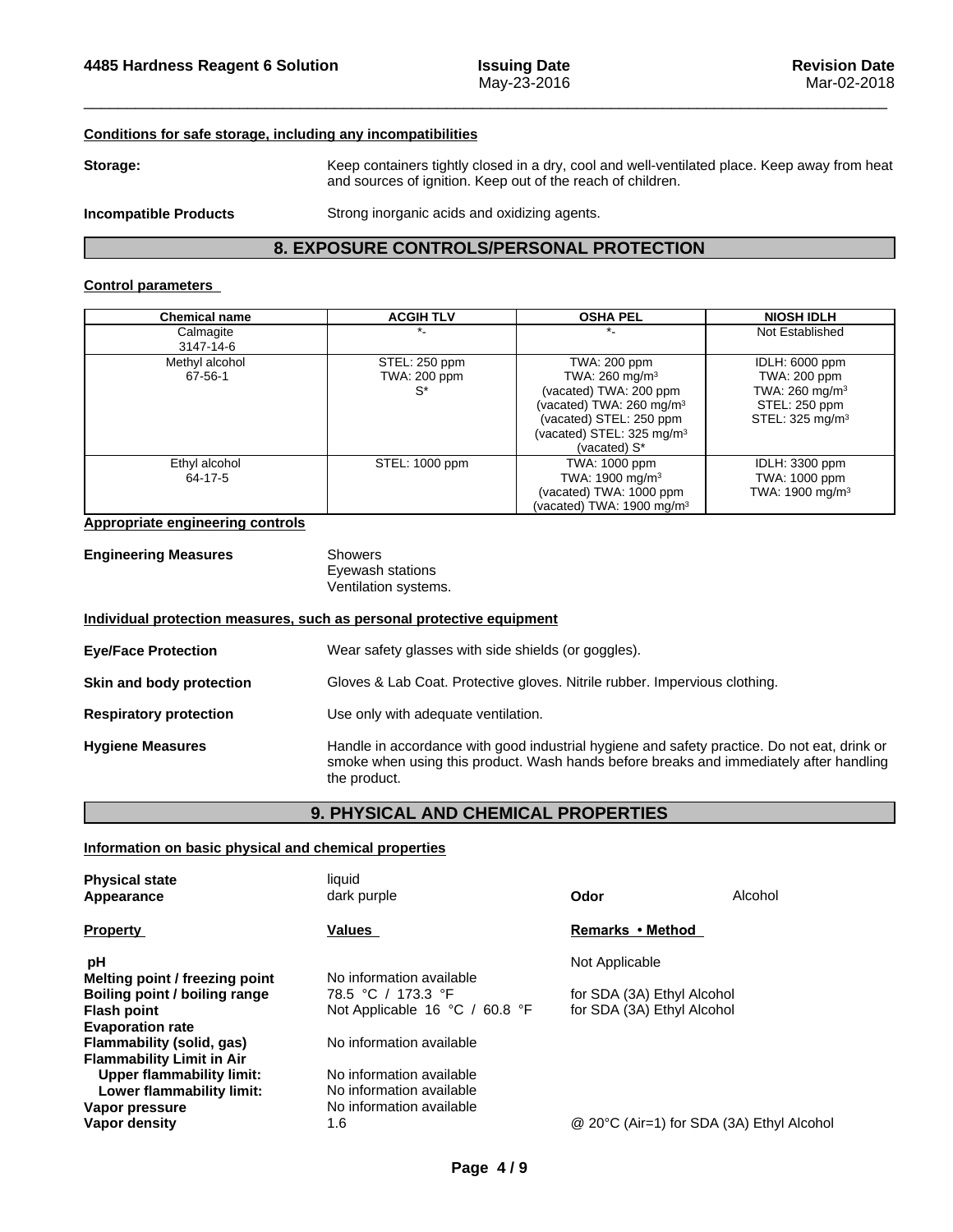# **4485 Hardness Reagent6 Solution Issuing Date**

 $\overline{\phantom{a}}$  ,  $\overline{\phantom{a}}$  ,  $\overline{\phantom{a}}$  ,  $\overline{\phantom{a}}$  ,  $\overline{\phantom{a}}$  ,  $\overline{\phantom{a}}$  ,  $\overline{\phantom{a}}$  ,  $\overline{\phantom{a}}$  ,  $\overline{\phantom{a}}$  ,  $\overline{\phantom{a}}$  ,  $\overline{\phantom{a}}$  ,  $\overline{\phantom{a}}$  ,  $\overline{\phantom{a}}$  ,  $\overline{\phantom{a}}$  ,  $\overline{\phantom{a}}$  ,  $\overline{\phantom{a}}$ 

| <b>Specific gravity</b>          |
|----------------------------------|
| <b>Water solubility</b>          |
| Solubility in other solvents     |
| <b>Partition coefficient</b>     |
| <b>Autoignition temperature</b>  |
| <b>Decomposition temperature</b> |
| <b>Kinematic viscosity</b>       |
| <b>Dynamic viscosity</b>         |
| <b>Explosive properties</b>      |
| <b>Oxidizing properties</b>      |

#### **Other Information**

**Explosive properties** No information available **Oxidizing properties** No information available **Specific gravity** No information available **Soluble in water Solubility in other solvents** No information available **No information available Autoignition temperature** No information available **No information available Kinematic viscosity** No information available **No information available** 

**Softening point**<br> **Molecular weight**<br> **Molecular weight**<br> **Molecular weight**<br> **Molecular weight Molecular weight** No information available<br> **VOC Content (%)** No information available **VOC Content (%)** No information available **Density** No information available **Bulk density** No information available

# **10. STABILITY AND REACTIVITY**

| <b>Stability</b><br><b>Hazardous polymerization</b> | Stable under recommended storage conditions.<br>Hazardous polymerization does not occur. |
|-----------------------------------------------------|------------------------------------------------------------------------------------------|
| <b>Conditions to avoid</b>                          | Heat, flames and sparks.                                                                 |
| Incompatible materials                              | Strong inorganic acids and oxidizing agents.                                             |

**Hazardous decomposition products** Carbon oxides (COx).

# **11. TOXICOLOGICAL INFORMATION**

# **Information on likely routes of exposure**

#### **Component identification Chemical name ATEmix (oral) ATEmix (dermal) Inhalation LC50 Calmagite**  3147-14-6 Not Established Not Established Not Established Not Established Methyl alcohol 67-56-1  $= 6200$  mg/kg (Rat )  $= 15800$  mg/kg (Rabbit )  $= 64000$  ppm (Rat ) 4 h = 22500 ppm ( Rat ) 8 h Ethyl alcohol 64-17-5  $= 7060$  mg/kg (Rat ) Not Established  $= 124.7$  mg/L (Rat ) 4 h

# **Information on toxicological effects**

| Chemical name                    | <b>ACGIH</b>    | <b>IARC</b>     | <b>NTP</b>      | <b>OSHA</b>     |
|----------------------------------|-----------------|-----------------|-----------------|-----------------|
| Calmagite<br>3147-14-6           | Not Established | Not Established | Not Established | Not Established |
| Methyl alcohol<br>$167 - 56 - 1$ | Not Established | Not Established | Not Established | Not Established |
| Ethyl alcohol<br>$ 64-17-5$      | A3              | Group 1         | Known           |                 |

**Chronic toxicity** Ethanol has been shown to be a reproductive toxin only when consumed as an alcoholic beverage.

| ATEmix (oral)                 | 1,948.00 mg/kg |
|-------------------------------|----------------|
| <b>ATEmix (dermal)</b>        | 7,500.00 mg/kg |
| ATEmix (inhalation-dust/mist) | 12.53 ma/l     |

# **12. ECOLOGICAL INFORMATION**

**Ecotoxicity** 

**Unknown Aquatic Toxicity** 0.1 % of the mixture consists of components(s) of unknown hazards to the aquatic environment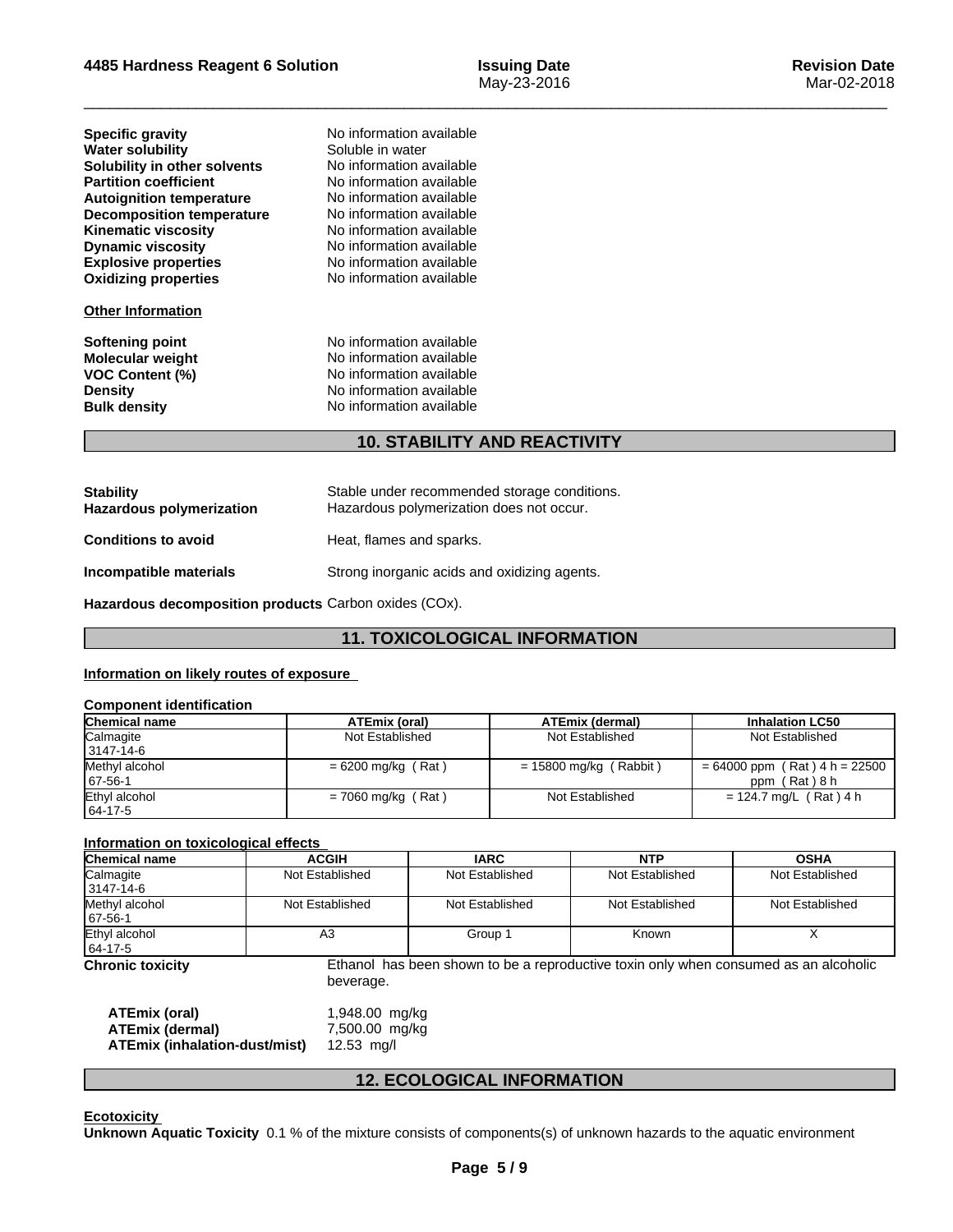| <b>Chemical name</b>      | <b>Toxicity to Algae</b> | <b>Toxicity to Fish</b>                                                                                                                                                                                                                                                                                              | Daphnia Magna (Water Flea)                                                                                                        |
|---------------------------|--------------------------|----------------------------------------------------------------------------------------------------------------------------------------------------------------------------------------------------------------------------------------------------------------------------------------------------------------------|-----------------------------------------------------------------------------------------------------------------------------------|
| Calmagite<br>3147-14-6    | Not Established          | Not Established                                                                                                                                                                                                                                                                                                      | Not Established                                                                                                                   |
| Methyl alcohol<br>67-56-1 | Not Established          | 13500 - 17600: 96 h Lepomis<br>macrochirus mg/L LC50<br>flow-through 18 - 20: 96 h<br>Oncorhynchus mykiss mL/L LC50<br>static 19500 - 20700: 96 h<br>Oncorhynchus mykiss mg/L LC50<br>flow-through 28200: 96 h<br>Pimephales promelas mg/L LC50<br>flow-through 100: 96 h<br>Pimephales promelas mg/L LC50<br>static | Not Established                                                                                                                   |
| Ethyl alcohol<br>64-17-5  | Not Established          | 12.0 - 16.0: 96 h Oncorhynchus<br>mykiss mL/L LC50 static 13400 -<br>15100: 96 h Pimephales<br>promelas mg/L LC50 flow-through<br>100: 96 h Pimephales promelas<br>mg/L LC50 static                                                                                                                                  | 9268 - 14221: 48 h Daphnia<br>magna mg/L LC50 10800: 24 h<br>Daphnia magna mg/L EC50 2: 48<br>h Daphnia magna mg/L EC50<br>Static |

# **Persistence and degradability**

No information available.

# **Bioaccumulation/Accumulation**

No information available.

| <b>Chemical name</b>            | Log Pow         |
|---------------------------------|-----------------|
| Calmagite<br>3147-14-6          | Not Established |
| Methyl alcohol<br>$67 - 56 - 1$ | $-0.77$         |
| Ethyl alcohol<br>64-17-5        | $-0.32$         |

# **13. DISPOSAL CONSIDERATIONS**

**Disposal Methods** Dispose of waste product or used containers according to local regulations.

**Contaminated packaging** Do not reuse empty containers.

| Chemical name             | <b>RCRA</b>     | <b>RCRA - Basis for Listing</b>   | <b>RCRA - D Series Wastes</b> | <b>RCRA - U Series Wastes</b> |
|---------------------------|-----------------|-----------------------------------|-------------------------------|-------------------------------|
| Calmagite<br>3147-14-6    | Not Established | -                                 | Not Established               | Not Established               |
| Methyl alcohol<br>67-56-1 | Not Established | Included in waste stream:<br>F039 | Not Established               | U154                          |
| Ethyl alcohol<br>64-17-5  | Not Established |                                   | Not Established               | Not Established               |

| <b>Chemical name</b>      | <b>RCRA - Halogenated</b><br><b>Organic Compounds</b> | <b>RCRA - P Series Wastes</b> | <b>RCRA - F Series Wastes</b> | <b>RCRA - K Series Wastes</b> |
|---------------------------|-------------------------------------------------------|-------------------------------|-------------------------------|-------------------------------|
| Calmagite<br>3147-14-6    | Not Established                                       | Not Established               | Not Established               | Not Established               |
| Methyl alcohol<br>67-56-1 | Not Established                                       | Not Established               | Not Established               | Not Established               |
| Ethyl alcohol<br>64-17-5  | Not Established                                       | Not Established               | Not Established               | Not Established               |

| <b>Chemical name</b> | <b>California Hazardous Waste Status</b> |
|----------------------|------------------------------------------|
| Calmagite            |                                          |
| 3147-14-6            |                                          |
| Methyl alcohol       | Toxic                                    |
| 67-56-1              | Ignitable                                |
| Ethyl alcohol        | Toxic                                    |
| 64-17-5              | Ignitable                                |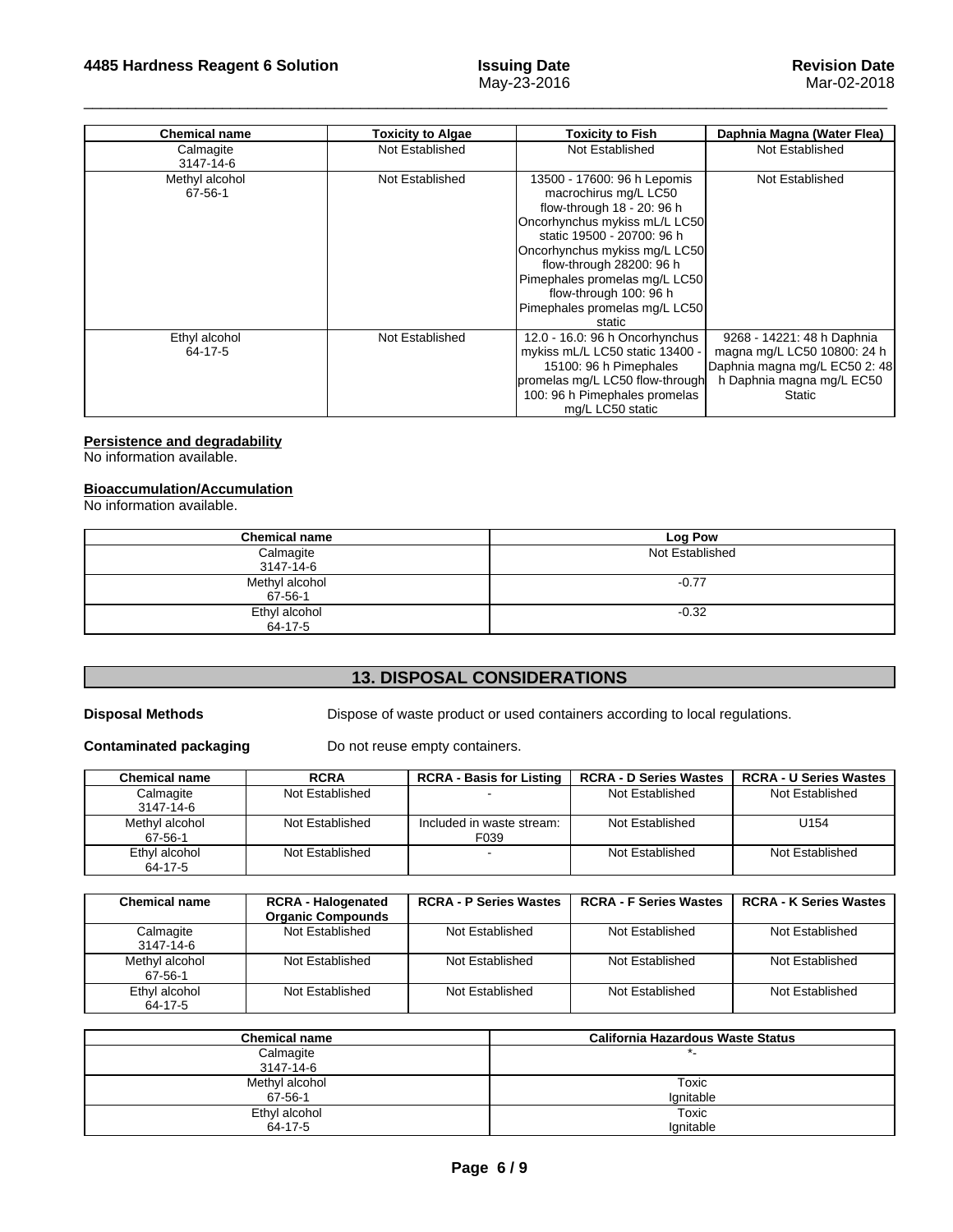# **14. TRANSPORT INFORMATION**

| <b>DOT</b><br>Proper shipping name<br>UN-No<br><b>Hazard Class</b><br><b>Packing group</b> | ETHANOL SOLUTION (Ethyl Alcohol Solution)<br>1170<br>3<br>Ш    |
|--------------------------------------------------------------------------------------------|----------------------------------------------------------------|
| <b>IATA</b><br>UN-No<br>Proper shipping name<br><b>Hazard Class</b><br>Packing group       | 1170<br>ETHANOL / ETHYL ALCOHOL SOLUTION<br>3<br>Ш             |
| <b>IMDG/IMO</b><br>UN-No<br>Proper shipping name<br><b>Hazard Class</b><br>Packing group   | 1170<br>ETHANOL / ETHYL ALCOHOL SOLUTION<br>3<br>Ш             |
| UN-No<br>Proper shipping name<br><b>Hazard Class</b><br><b>Packing group</b>               | 1170<br>ETHANOL / ETHYL ALCOHOL SOLUTION<br>3<br>$\mathsf{II}$ |
| <b>ADR</b><br>UN-No<br>Proper shipping name<br><b>Hazard Class</b><br><b>Packing group</b> | 1170<br>ETHANOL / ETHYL ALCOHOL SOLUTION<br>3<br>Ш             |

# **15. REGULATORY INFORMATION**

| <b>International Inventories</b> |          |  |
|----------------------------------|----------|--|
| <b>TSCA</b>                      | Complies |  |
| <b>DSL/NDSL</b>                  | Complies |  |
| <b>EINECS/ELINCS</b>             | Complies |  |
| <b>ENCS</b>                      | Complies |  |
| <b>IECSC</b>                     | Complies |  |
| <b>KECL</b>                      | Complies |  |
| <b>PICCS</b>                     | Complies |  |
| <b>AICS</b>                      | Complies |  |

#### **Legend:**

**TSCA** - United States Toxic Substances Control Act Section 8(b) Inventory **DSL/NDSL** - Canadian Domestic Substances List/Non-Domestic Substances List **EINECS/ELINCS** - European Inventory of Existing Chemical Substances/European List of Notified Chemical Substances **ENCS** - Japan Existing and New Chemical Substances **IECSC** - China Inventory of Existing Chemical Substances **KECL** - Korean Existing and Evaluated Chemical Substances **PICCS** - Philippines Inventory of Chemicals and Chemical Substances

**AICS** - Australian Inventory of Chemical Substances

# **US Federal Regulations**

#### **SARA 313**

Section 313 of Title III of the Superfund Amendments and Reauthorization Act of 1986 (SARA). This product contains a chemical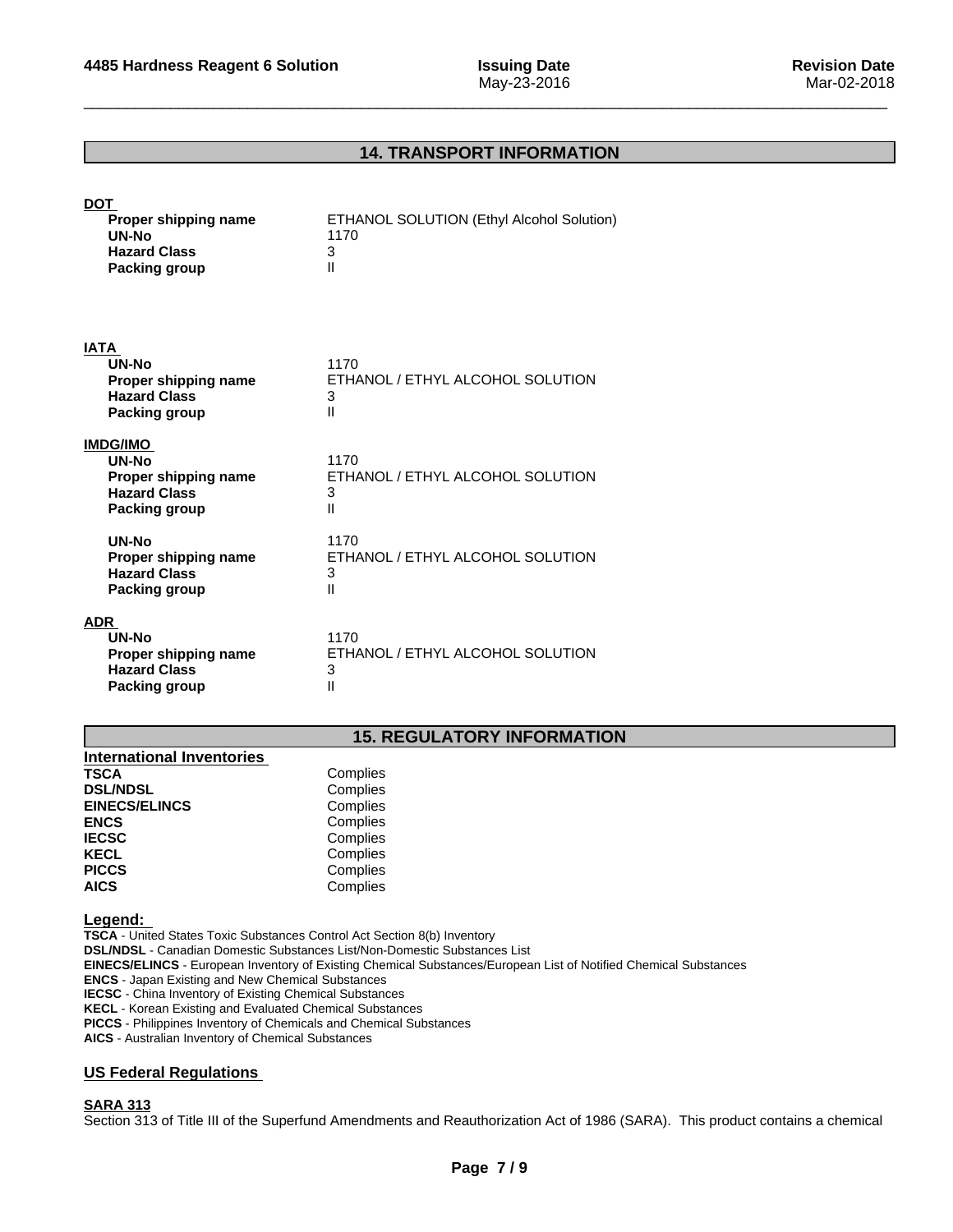or chemicals which are subject to the reporting requirements of the Act and Title 40 of the Code of Federal Regulations, Part 372

| <b>Chemical name</b>                  | <b>SARA 313 - Threshold Values %</b> |  |
|---------------------------------------|--------------------------------------|--|
| Calmagite                             | Not Established                      |  |
| 3147-14-6                             |                                      |  |
| Methyl alcohol                        | 1.0                                  |  |
| 67-56-1                               |                                      |  |
| Ethyl alcohol                         | Not Established                      |  |
| 64-17-5                               |                                      |  |
| <b>SARA 311/312 Hazard Categories</b> |                                      |  |
| Acute health hazard                   | Yes                                  |  |
| <b>Chronic Health Hazard</b>          | Yes                                  |  |
| Fire hazard                           | Yes                                  |  |
| Sudden release of pressure hazard     | No.                                  |  |
| <b>Reactive Hazard</b>                | No                                   |  |

#### **CWA (Clean WaterAct)**

This product contains the following substances which are regulated pollutants pursuant to the Clean Water Act (40 CFR 122.21 and 40 CFR 122.42)

| <b>Chemical name</b>      | <b>CWA - Reportable</b><br>Quantities | <b>CWA - Toxic Pollutants</b> | <b>CWA - Priority Pollutants</b> | <b>CWA - Hazardous</b><br><b>Substances</b> |
|---------------------------|---------------------------------------|-------------------------------|----------------------------------|---------------------------------------------|
| Calmagite<br>3147-14-6    | Not Established                       | Not Established               | Not Established                  | Not Established                             |
| Methyl alcohol<br>67-56-1 | Not Established                       | Not Established               | Not Established                  | Not Established                             |
| Ethyl alcohol<br>64-17-5  | Not Established                       | Not Established               | Not Established                  | Not Established                             |

### **CERCLA**

This material, as supplied, contains one or more substances regulated as a hazardous substance under the Comprehensive Environmental Response Compensation and Liability Act (CERCLA) (40 CFR 302)

| Chemical name  | <b>Hazardous Substances RQs</b> | <b>CERCLA/SARA RQ</b> | <b>RQ</b>           |
|----------------|---------------------------------|-----------------------|---------------------|
| Calmagite      |                                 | Not Established       |                     |
| 3147-14-6      |                                 |                       |                     |
| Methyl alcohol | 5000 lb                         | Not Established       | RQ 5000 lb final RQ |
| 67-56-1        |                                 |                       | RQ 2270 kg final RQ |
| Ethyl alcohol  |                                 | Not Established       |                     |
| 64-17-5        |                                 |                       |                     |

# **US State Regulations**

#### **California Proposition 65**



WWARNING: Cancer and Reproductive Harm - www.P65Warnings.ca.gov

| <b>Chemical name</b> | <b>California Proposition 65</b> |
|----------------------|----------------------------------|
| Calmagite            | Not Established                  |
| 3147-14-6            |                                  |
| Methyl alcohol       | Developmental                    |
| 67-56-1              |                                  |
| Ethyl alcohol        | Carcinogen                       |
| 64-17-5              |                                  |

### **U.S. State Right-to-Know Regulations**

| <b>Chemical name</b>      | <b>New Jersey</b> | Massachusetts   | <b>Pennsylvania</b> |
|---------------------------|-------------------|-----------------|---------------------|
| Calmagite<br>3147-14-6    | Not Established   | Not Established | Not Established     |
| Methyl alcohol<br>67-56-1 |                   |                 |                     |
| Ethyl alcohol<br>64-17-5  |                   |                 |                     |